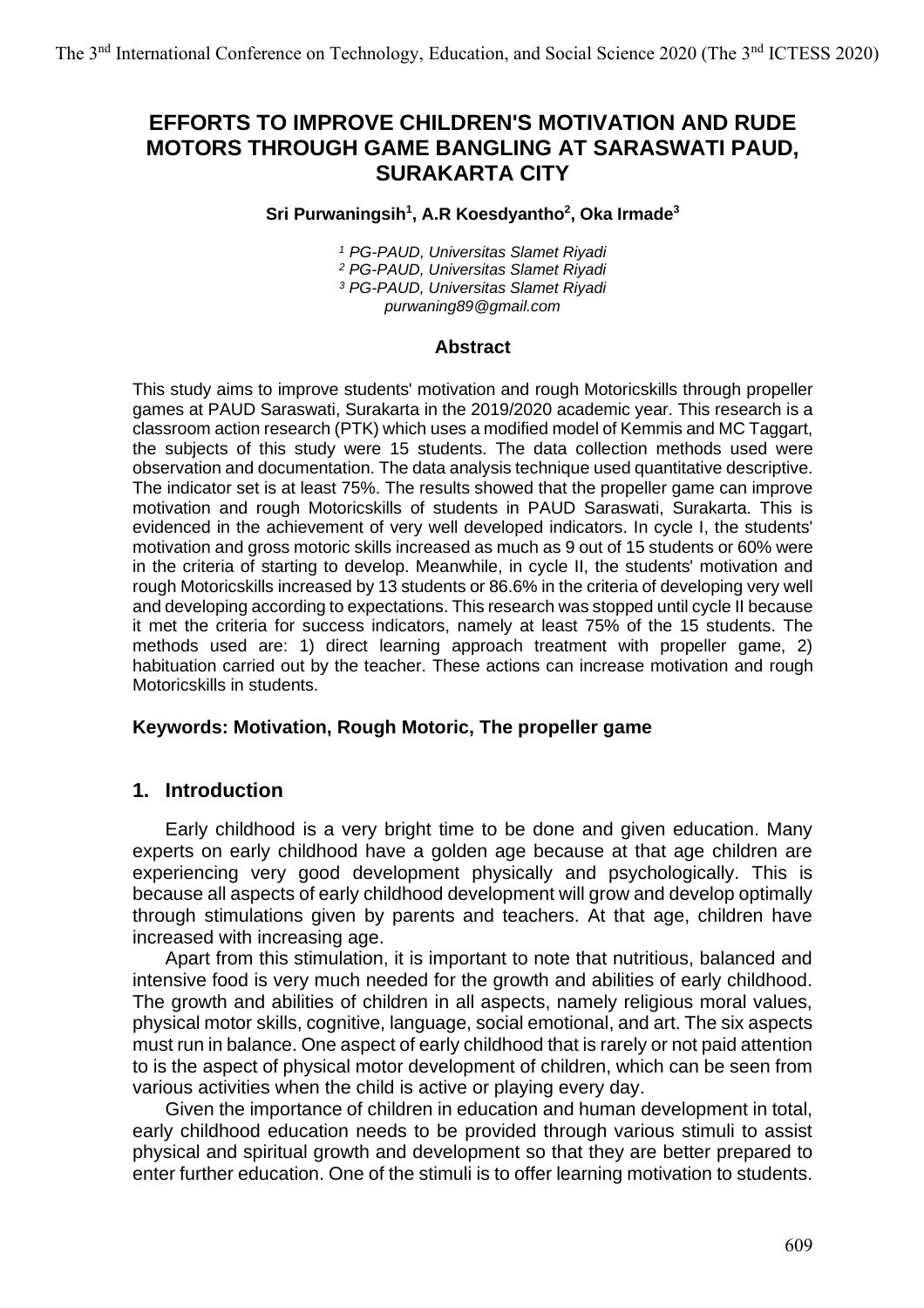Factors that affect student learning include boredom and boredom, which results in decreased attention, interest, and motivation to lessons at school. Therefore it is necessary to do various optimization efforts that are beneficial for development so that the motivation of students in learning while playing increases.

Based on the explanation above, the researcher conducted observations and analyzes that occurred in the Surakarta Paraswati PAUD, showing that efforts to improve children's rough Motoricskills have been carried out through various games but have not been maximized. Rough Motoricdevelopment activities are still low and teachers are less varied in the use of various media. From these problems, children are also less motivated by their teachers and tend to be less wise. In fact, many students have difficulty maintaining balance in their bodies, this happens because students are less motivated, so the learning process is not optimal.

So based on this background, the researcher will conduct research on "Efforts to Improve Children's Motivation and Gross Motorism through the Game of Propeller at PAUD Saraswati Surakarta City for the 2019/2020 Academic Year".

## **2. Literature Review**

#### **2.1. Definition of Motivation**

According to Pat Beckley (2018) motivation comes from the emotions and feelings we want to do, there are two motivations, namely intrinsic motivation and extrinsic motivation. Intrinsic motivation comes from within a person. Intrinsic motivation This is a personal desire to achieve self-determined goals. It means a lot to them and gives them pleasure to do so, whereas extrinsic motivation comes from other people. This extrinsic motivation is to please them or earn some reward for accomplishing something.

Based on the definition of motivation above, it can be concluded that motivation is an encouragement from a person or other person to do something, and also as an encouragement for someone to learn to get an award or encouragement so that their learning achievement increases.

According to Nana Sudjana (2002: 160) argues that motivation in student learning activities can occur if students have attention and encouragement to learning stimuli. According to Winkel, he explained that learning motivation is the entire psychic driving force within students that causes learning activities, ensures learning continuity, and provides direction for learning activities to achieve a goal. From the above explanation, it can be concluded that learning motivation is the driving force or impetus that occurs in the attention of students which causes learning activities to achieve a goal.

### **2.2. The function of motivation in learning**

According to Sardiman (2018: 85), there are three functions of motivation in student learning, namely:

- 1) Encouraging humans to act, so as a driving force or motor that releases energy.
- 2) Determine the direction of the goals to be achieved.
- 3) Selecting actions, namely determining what actions must be carried out in harmony to achieve the goal.

According to Wina Sanjaya (2010: 251-252), the function of motivation in student learning is to encourage students to be active and as a guide. From the description of the motivation function above, it can be concluded that the function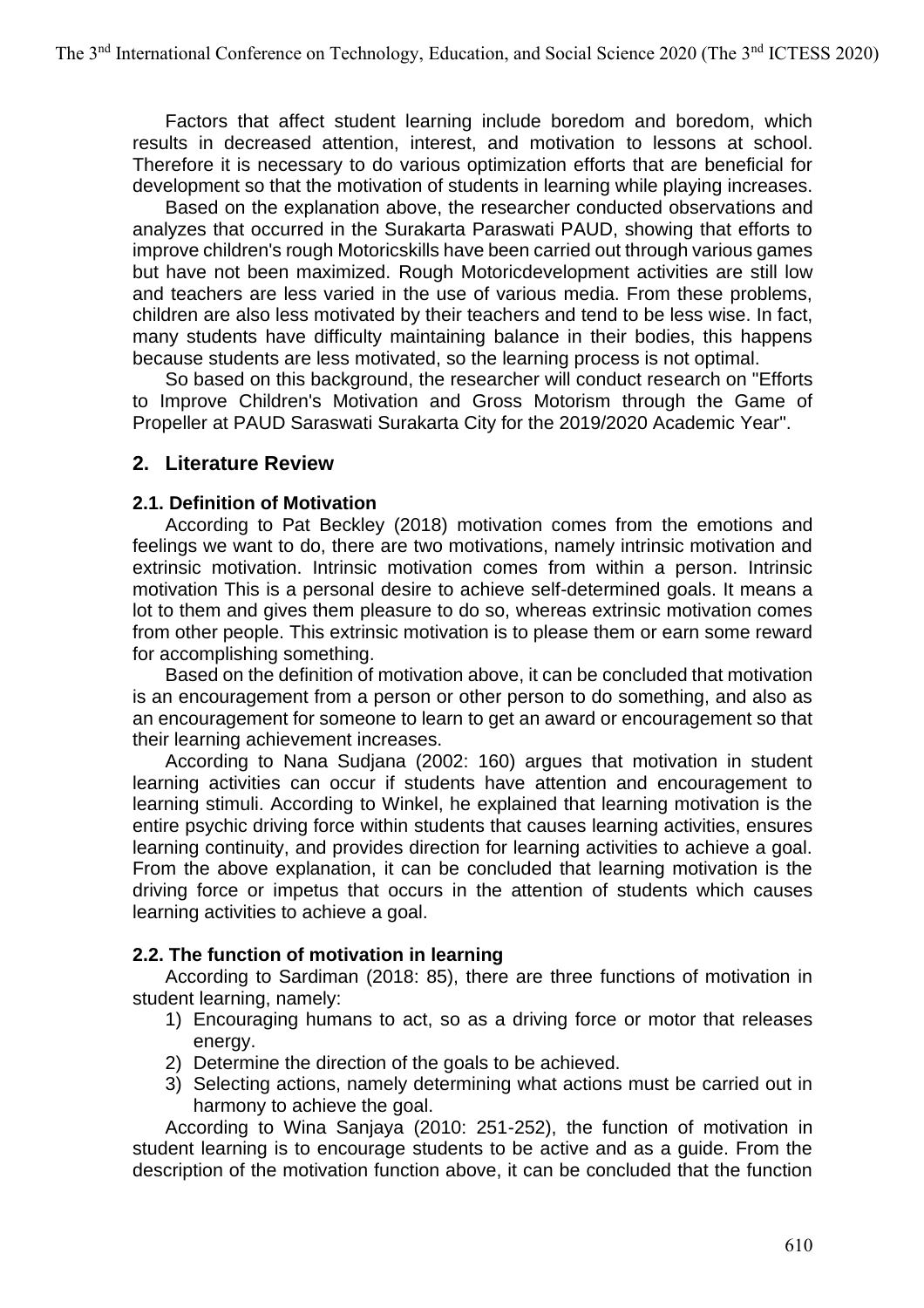of motivation is as a driving force for efforts to achieve achievement and determine the direction of actions towards the goals to be achieved.

### **2.3. Understanding gross motor**

Rough Motoric skills are gross or hard limb movements. Laura E. Berk explained that as children mature and become stronger, their movement styles are different (Novi Mulyani, 2018). Meanwhile, according to Heri Rahyubi (2016: 222) Rough Motoricskills are movement skills or body movements that use large muscles as the main basis of movement. For example, such as walking, running, kicking, going up and downstairs, jumping, jumping, and so on. In Permendikbud No. 137/2014 article 10 paragraph a. Rough Motoricskills include the ability to move the body in a coordinated, flexible, balanced, agile, locomotor, non-locomotor, and following the rules. (Permendikbud, 2014: 5). According to Aep Rohendi (2017: 27) Rough Motoricskills are movements that involve large muscles.

Many studies have been conducted by experts on children's motor development. For example, a study of children's motor activities using the hand, wrist, and fingers to reach, and grasp, which in fact from this study explains that children's motor development develops in a predictable order. (Hurlock, 1978)

Based on several studies on children's motor development (Hurlock, 1978) explains the five principles of children's motor development, as follows:

- 1) Motor development depends on the maturity of muscles and nerves. Motor development is greatly influenced by the brain organs that regulate every movement made by children.
- 2) Learning motor skills does not occur before the child is mature. Until the nervous system and muscles are properly developed, efforts to teach children skillful movements will be futile.
- 3) Motor development follows a predictable pattern. Predictable motor development is demonstrated by evidence that the age at which the child begins walking is consistent with his or her overall rate of development. For example, a child who sits early will walk earlier than a child who sits late.
- 4) It is possible to determine the norms of motor development. Since early motor development follows a predicted pattern, based on average age it is possible to determine norms in other forms of motor activity.
- 5) Individual differences in the rate of motor development. Although in a broader aspect, motor development follows a similar pattern for all children, but in the details of this pattern, there are differences between one child and another. This is inseparable from the difference in the age of the child, in mastering certain motor activities, where there are children who are fast but some are slow.

In the development of children's rough Motoricskills, we can find them in early childhood where children are already able to run rather than cutting, folding, and rapping. This is because the gross motoric development of children develops earlier than fine motor skills. According to Heri Rahyubi (2016: 304), basic motion is a movement pattern that is the basis for achieving more complex movement skills. There are four basic movements, namely:

1) Locomotor motion

Locomotor motion can be interpreted as a movement or skill that causes the body to move, so it is evidenced by the movement of the body from one point to another such as crawling, walking, running, and jumping, to movements that are already in the form of special skills such as wheeling, rolling, and so on.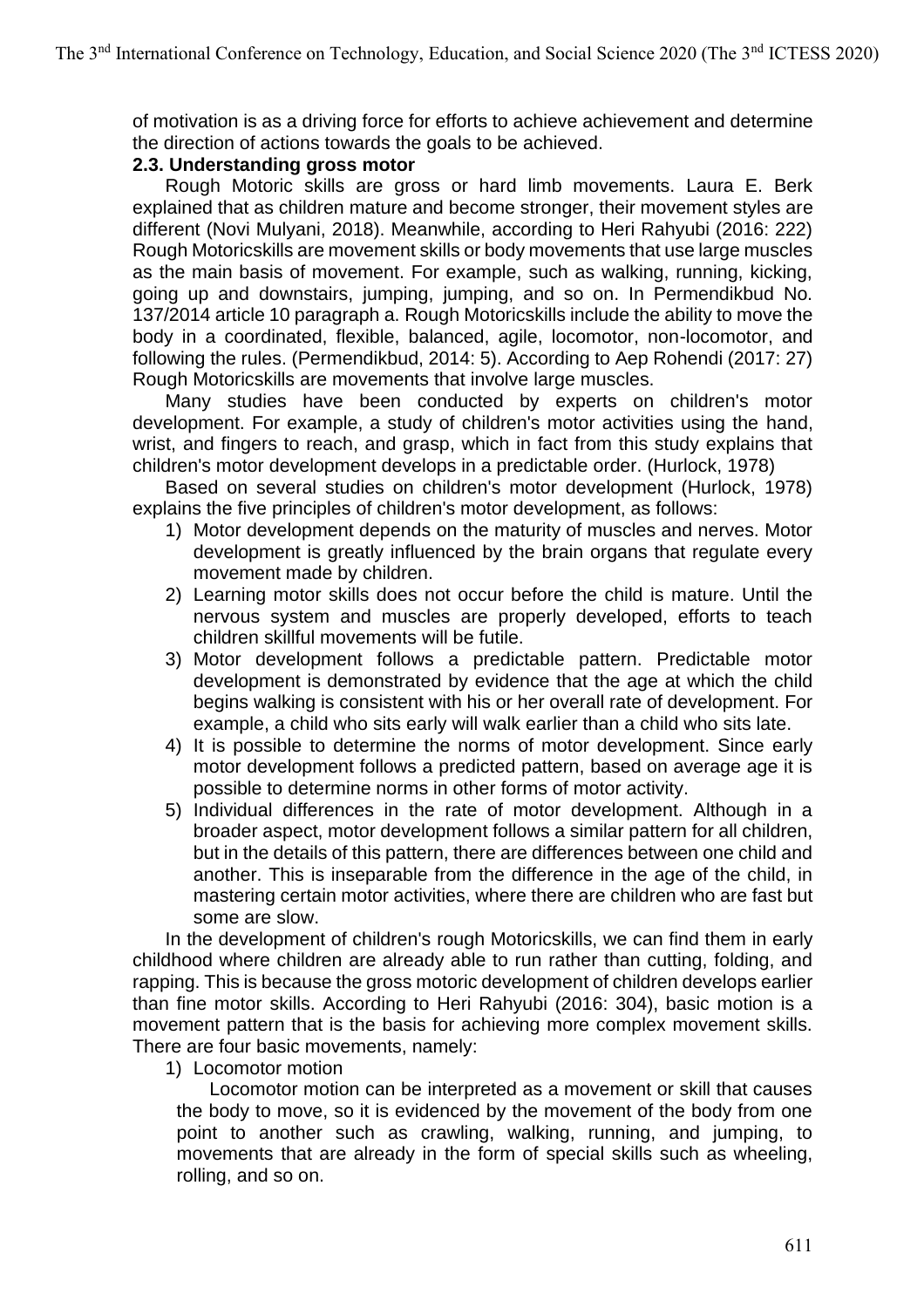### 2) Non-Locomotor Motion

Non-locomotor motion is the opposite of locomotor motion. This means that non-locomotor movements are movements that do not cause the body to move from one place to another. This movement is carried out with certain parts of the body and does not move places. For example: bending, swinging, twisting, and so on.

#### 3) manipulative motion

Manipulative motion is a movement that requires coordination with the space and objects around it. In manipulative motion, something is moved by hand or foot. For example, throwing, hitting, catching, kicking, bouncing, bouncing, and so on.

### 4) Non-manipulative motion

Manipulative motion is the opposite or the opposite of manipulative motion, which is a motion that is carried out without involving surrounding objects. For example: turning, turning, flipping, rolling.

Thus from the description above, it can be concluded that what is meant by rough Motoricskills in this study is the ability that requires coordination of the child's body parts, namely the eyes, hands, and feet to balance the body when the child jumps over the obstacles that have been prepared by the researcher. Rough Motoricskills are very important for children because motor movements are a strong foundation in supporting play, learning, socializing, and building children's selfconfidence.

#### **2.4.The Elements of Rough MotoricSkills.**

According to Heri Rahyubi (2016: 212) Physical is one of the main factors that function to carry out movements. In order for a person to be able to carry out effective and efficient movements, he must be supported by good and excellent physical abilities. There are several physical abilities, including:

1) Strength

Strength is a person's ability to generate tension (tension) against a resistance (resistance). Thus, strength is closely related to the condition of one's muscles.

2) Resilience

Endurance or endurance (endurance) is the body's ability to supply the oxygen needed to carry out activities, especially physical activities.

3) Agility

Agility or (agility) is a person's ability to move quickly. So speed is the main indication of agility.

4) Flexibility

Flexibility or pliability is a quality that allows a segment to move as much as possible. Flexibility is usually determined by the degree of motion of the joints. 5) Sharpness of the senses

Sensory acuity is very helpful for movement skills, especially with regard to sight and hearing functions. With good, fast, and precise eyesight and hearing, it is greatly helped a person to perform skillful and maximal motor movements.

Rough MotoricDevelopment, especially in early childhood, can be optimized if the environment where the child lives or where the child grows and supports them to move freely. Outdoor activities are the best choice because they stimulate muscle development. Also, the provision of outdoor play equipment can encourage children to be creative, experiment with various free and loose movements, and can develop upper and lower body strength. These simulations will assist in optimal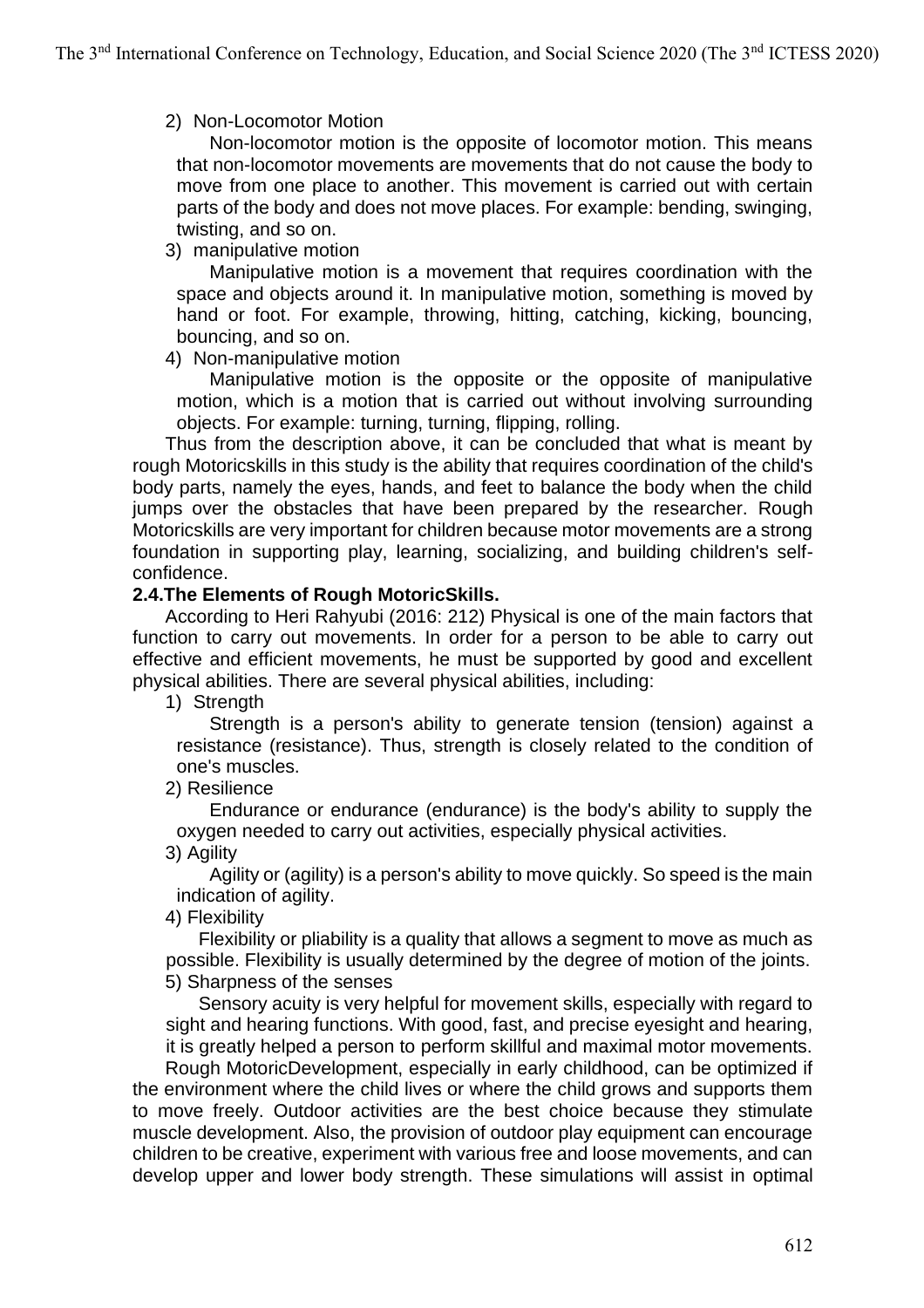rough Motoricdevelopment. Meanwhile, physical strength, coordination, balance, and stamina can slowly be developed with daily practice. An outdoor environment is a good place for early childhood to build rough Motoricskills.

According to Hurlock (1996) physical motor is a very important factor in the development of the individual as a whole. Through motor skills children can entertain themselves, be able to adjust to the school environment, can support selfconfidence, and normal motor development of children.

From the explanation above, it can be concluded that physical motor is one of the most important factors in the development of the individual as a whole. Good and excellent physical abilities such as strength, endurance, agility, flexibility, and sensory acuity will make children more confident.

#### **2.5. Play for Early Childhood**

In the Big Indonesian Dictionary, playing is from the basic wordplay which means doing activities or activities to please the heart which makes a child heart happy, comfortable, and excited (M. Fadillah, 2014: 25). Play is a series of activities or activities for children to have fun. Whatever the activity, as long as there is an element of fun or happiness for early childhood, it can be called play. (M. Fadillah, 2017: 6).

According to Eliyyil Akbar (2020: 55), Playing is a variety of activities that provide satisfaction to children, which are non-serious, flexible, and toy materials are contained in activities that are imaginatively transformed in line with the adult world. KBBI states that playing means doing activities to please the heart. Playing has a big influence on children's development, both physically and mentally.

Based on the explanations from experts, it can be concluded that children are active and dynamic creatures. Most of the basic physical and spiritual needs of children are met through play, either alone or together with friends (groups). So, playing is a child's need.

### **2.6. The benefits of play for early childhood**.

Playing is an activity that is synonymous with children. It could be said that the world of children is a world of play. Playing activities will make children feel fun and happy. As teachers, we should be able to give freedom to students to play, but still, be able to provide education in every game. Games in learning can develop motivation for active learning activities. Erwin Widiasworo (2019: 130).

Children need a lot of time to develop themselves through play, apart from being beneficial for physical, cognitive, social-emotional, and moral development, play also has great benefits for the overall development of children. According to Pramono (2015: 29), the benefits of playing for early childhood include:

1) Play triggers activity

A safe and fun play environment, play triggers children to find ideas and use their imagination.

2) Playing is useful for educating the brain.

Playing is a very important medium for children's thought processes, play also helps children's cognitive development.

3) Playing is useful for overcoming conflict

In kindergarten-age children, the behaviors that often come to the surface are behavior that rejects, competes, is aggressive, quarrelsome, imitates, cooperates, is selfish, sympathetic, angry, cranky, and wants, and wants to be accepted by their social environment.

4) Play is useful for practicing empathy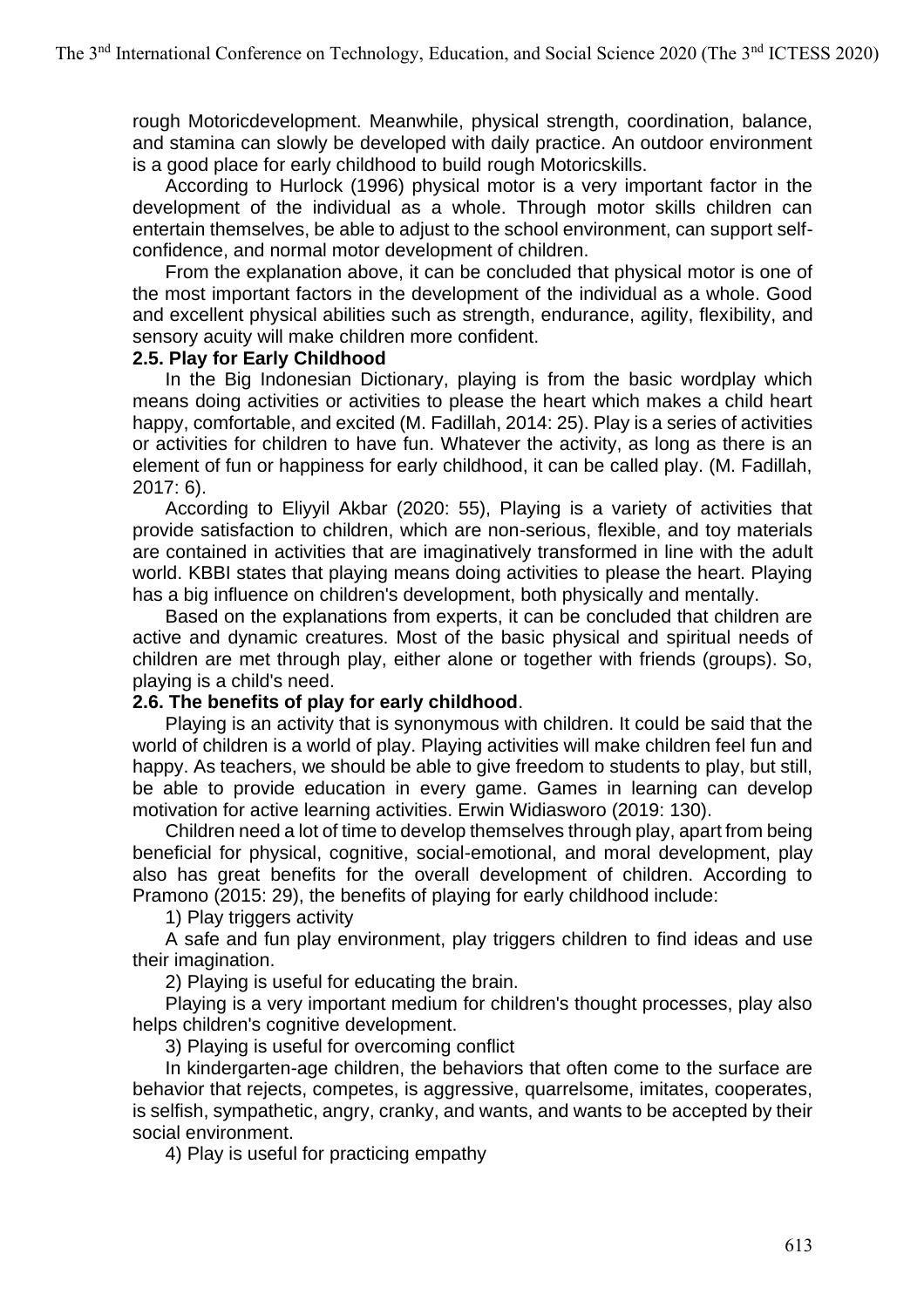Play is useful for exercising empathy. Empathy is the recognition of other people's feelings, thoughts, and attitudes.

5) Playing is useful for sharpening the senses

The five senses, namely: sight, hearing, smell, pronunciation, and touch are vital tools that need to be honed since a child is a baby. The goal is that children become more responsive and more sensitive to what is happening around them.

6) Playing as a medium of therapy (treatment)

Playing is one way to overcome conflict and anxiety, but not everyone can do it because it requires special skills from those who receive special education and training.

7) Playing is making discoveries

Playing can produce new creations. Children of all ages are creating something new, something that has never been created before.

The benefits of playing according to M. Fadillah (2014: 33) Playing for early childhood can learn many things, can recognize rules, socialize, place oneself, organize emotions, tolerate, cooperate, and uphold sportsmanship. Besides that, playing activities can also developmental, spiritual, language, and rough Motoricskills in early childhood. For them playing is a very important learning activity. There are several benefits of play for early childhood:

- a) Motor benefits, namely benefits associated with positive values. Toys that happen to the physical child. For example, elements of health, skills, agility, and certain physical abilities.
- b) The benefits of affection, namely the benefits of play related to the psychological development of children. For example, instincts or instincts, feelings, emotions, traits, character, character, and personality.
- c) Cognitive benefits, namely the benefits of toys for the development of children's intelligence, which include imaginative abilities, the formation of reason, logic, and systematic knowledge.
- d) Spiritual benefits, namely the benefits of toys which form the basis for the formation of values of human holiness and nobility.
- e) The benefits of balance, namely the benefits of toys that function to train and develop guidelines between the positive and negative values of a toy.

### **2.7.The Propeller Game.**

Propeller Game Forms. The propeller game is a traditional children's game that is very popular in Indonesia. Currently, the propeller game is rarely found, but in one village to be precise in Sawahan village, Ponjong district, Gunung Kidul still preserves the propeller game culture, usually, this game is played during the dry season. The word Bpropeller in Javanese is also called kitiran. (Tribun jogja.com).

In this study, the researcher aims to create a propeller game concept for students at Paud Saraswati to increase motivation and rough Motoricskills. This game activity is a planned, sequential game that has a station or post. Games with several activity posts are carried out sequentially by holding a propeller and students must condition the propeller to rotate while doing the activity. In this propeller game, there are four different activities, namely stepping, zigzagging, jumping, and sprinting with elements of strength, speed, and balance. Here is the concept of a propeller game image.

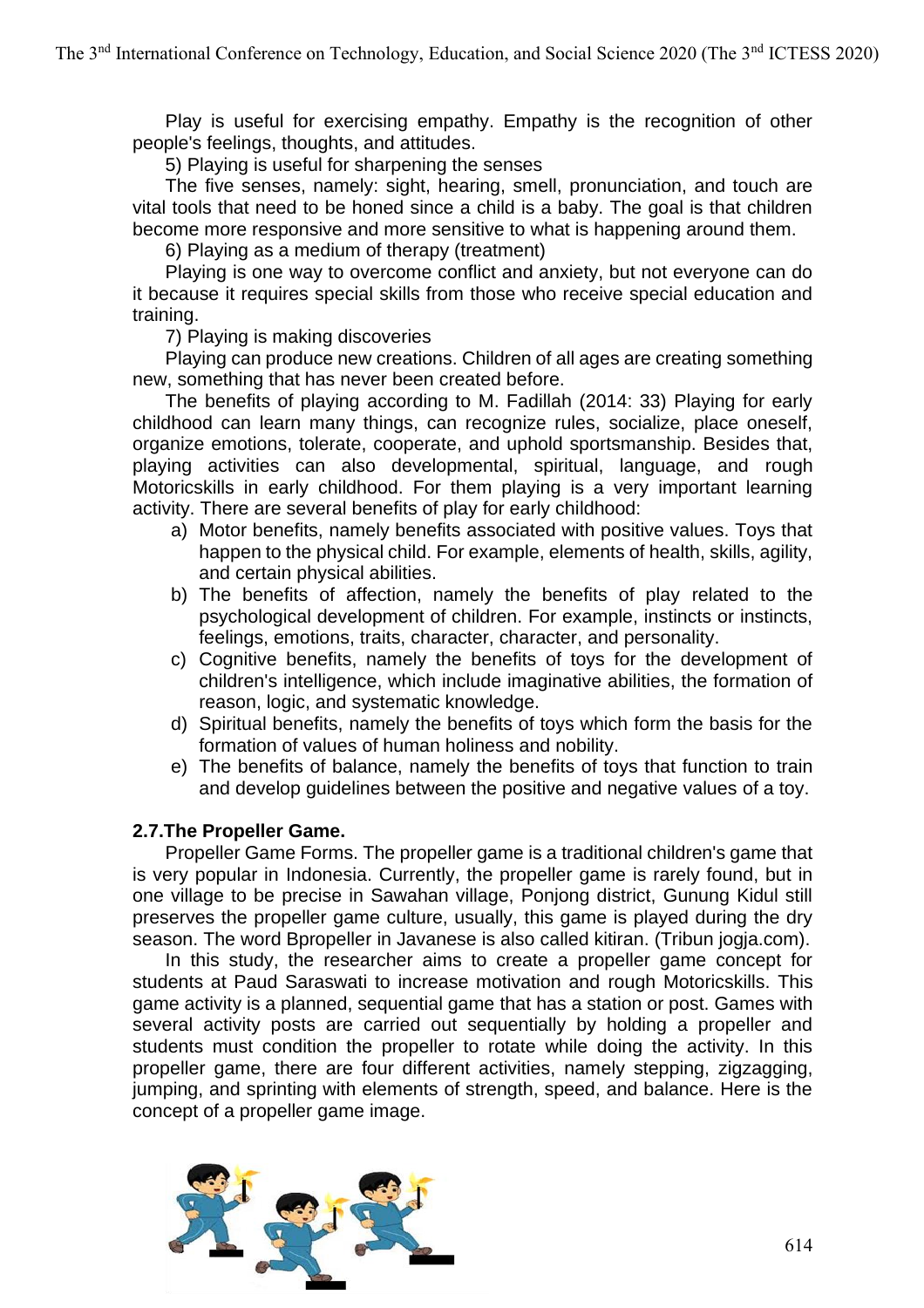

#### **2.8. The Propeller Game Mode**

The propeller game is a game with several post activities carried out sequentially by holding the propeller and students must be able to condition the propeller to rotate while doing activities. The propeller game has four different activities, namely stepping on a pile of bricks, walking zigzags, jumping, and sprinting.

This propeller game is one of the circuit activities. Students carry a propeller that must rotate in a way that is moved however, must also complete activities at the post to be plugged in at the end of the circuit activity. By moving the propeller to rotate, students are required to be able to master the element of coordination because, in addition to completing activities at the post, students are also required to pay attention to the propeller to keep it rotating.

#### **2.9.Benefits of the Propeller Game**

The propeller game is useful for children, for example, it is to provide pleasure/happiness, to make the child physically healthy, or the child's physical fitness because this game requires a lot of movements such as jumping and running, training body balance. In the first activity, the benefit is that the child will be sporty, be patient to wait their turn, and obey the rules because this game is played in turns.

From the explanation above, it can be concluded that the propeller game is very beneficial for early childhood, for example, it can provide happiness, is physically healthy, and is also useful in all aspects of development.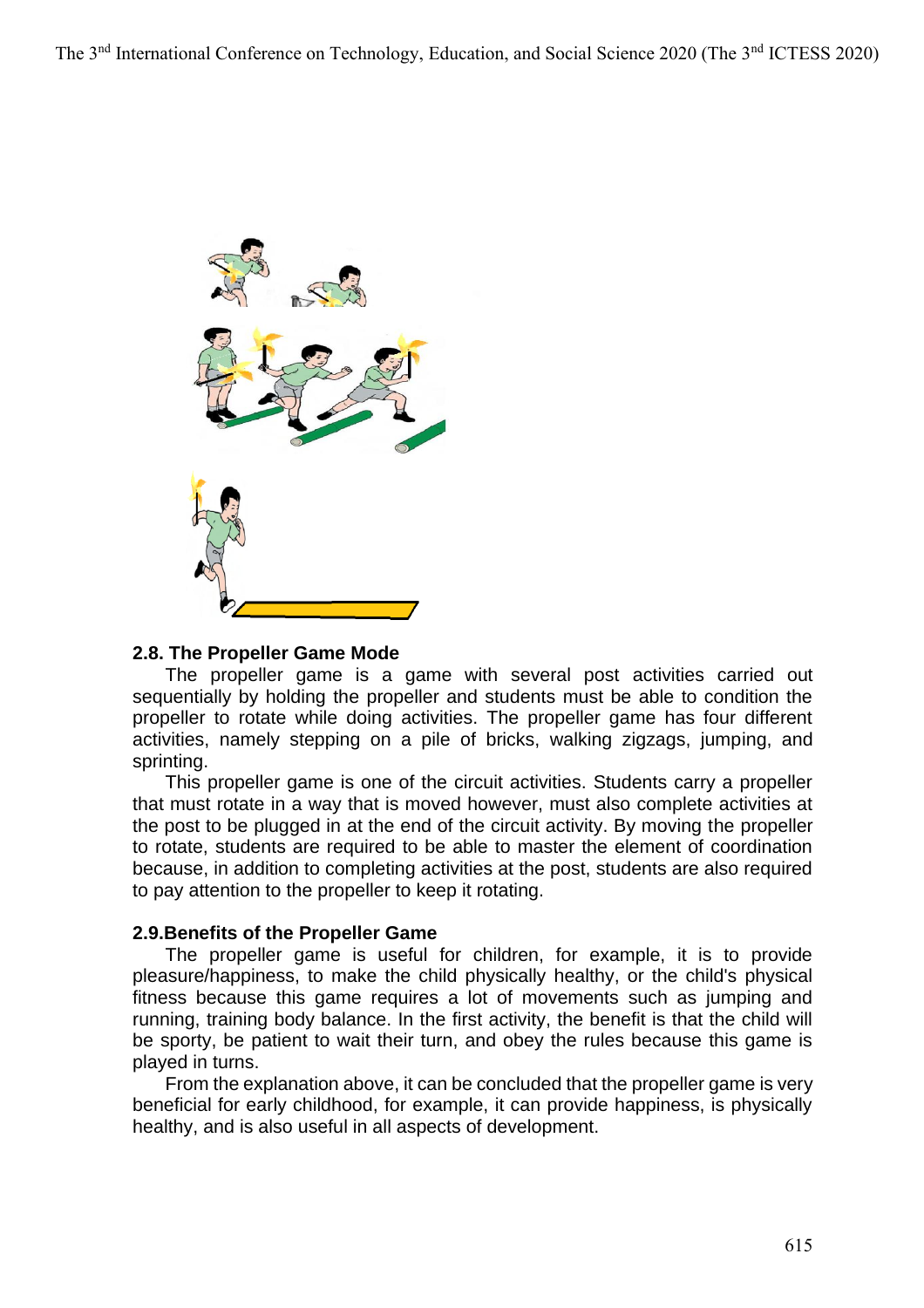## **3. Research Methods**

This research was carried out by PAUD students at Saraswati Surakarta City in the 2019/2020 school year. While the research time is in semester 1 learning which will be held from July to August at PAUD Saraswati Surakarta City for the 2019/2020 academic year.

The design of this study was to use a Classroom Action Research (CAR) design. Classroom action research is research conducted by classroom teachers or in schools where they teach with the improvement of the learning process. (Arikunto, 2013: 128).

The research subjects were PAUD children of Saraswati Surakarta city for the 2019/2020 academic year, with ages 3-4 years totaling 15 students. Which consists of 3 girls and 12 boys.

### **3.1.Data analysis technique**

The data analysis technique used in this study is a descriptive technique with the following explanation:

1. Quantitative data obtained from the learning outcomes sheet is processed using percentage analysis, with the formula:

$$
p = \frac{jjs}{js} \times 100\%
$$

Information:

P = Percentage

JJS = The number of students in the score

- JS = Number of students
- 2. Qualitative data obtained from the observation sheet, classification based on aspects that are the focus of the analysis.

Qualitative data and data can be used as a quantitative basis to describe the application of various learning media, which have increased participation changes (students in a class).

### **3.2. Research procedure**

Several research procedures can be applied, but in this classroom action research, the researcher uses the research proposed by Kemmis and Mc Taggart. This process was designed by the model of Kemmis & Mc. Taggart whose device consists of four components, namely planning (planning), acting (action), observing (observation), and reflecting (reflection). Classroom action research has several characteristics, namely:

- 1. Based on the problems faced by teachers in instructional.
- 2. There is collaboration in its implementation.
- 3. Researchers as well as practitioners who reflect.
- 4. Aims to improve and improve the quality of instructional products.
- 5. Implemented in a series of steps with several cycles.

Based on the explanation above, it can be concluded that CAR is a research conducted by teachers in their own class so that children's learning outcomes can be improved. Meanwhile, the implementation of PTK must be in accordance with the flow. To increase motivation and rough Motoricskills in Saraswati PAUD children in Surakarta in the 2019/2020 school year.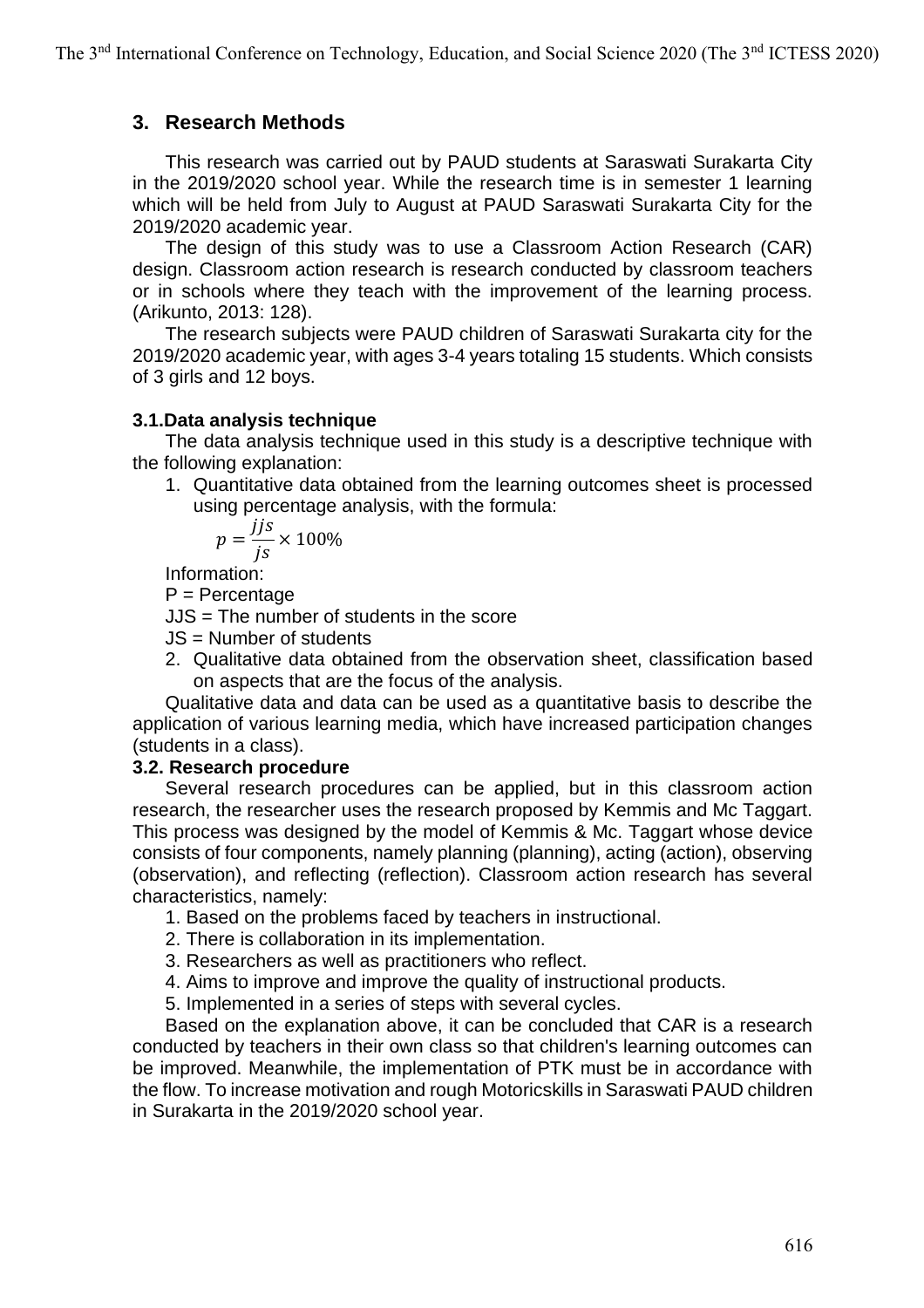## **4. Result and Discussion**

### **4.1. Result**

Recapitulation of Observation Results Data Pre Cycle, Cycle I, and Cycle II, Motivation Development

| N <sub>0</sub> | <b>Kriteria</b> | Pra siklus               |               | <b>Siklus I</b> |               | <b>Siklus II</b> |               |
|----------------|-----------------|--------------------------|---------------|-----------------|---------------|------------------|---------------|
|                |                 | Jumlah<br>Anak           | $\frac{0}{0}$ | Jumlah<br>Anak  | $\frac{6}{9}$ | Jumlah<br>Anak   | $\frac{0}{0}$ |
|                | <b>BSB</b>      |                          |               | 2               | 13,4%         | 6                | 40%           |
| 2              | <b>BSH</b>      | $\overline{\phantom{0}}$ |               |                 | 33,3%         |                  | 46,6%         |
| 3              | <b>MB</b>       |                          | 46,6%         | h               | 40 %          |                  | 13,4%         |
| 4              | <b>BB</b>       | 8                        | 53,34%        |                 | 13,3%         |                  |               |

Recapitulation of Pre-Cycle, Cycle I, and Cycle II Observation Results Data on Rough MotoricDevelopment

| N <sub>0</sub> | Criteria   | <b>Pre Cycle</b> |               | <b>Cycle I</b> |               | <b>Cycle II</b> |               |
|----------------|------------|------------------|---------------|----------------|---------------|-----------------|---------------|
|                |            | Jumlah<br>Anak   | $\frac{0}{0}$ | Jumlah<br>Anak | $\frac{0}{0}$ | Jumlah<br>Anak  | $\frac{0}{0}$ |
|                | <b>BSB</b> |                  |               |                | 20%           |                 | 46,6%         |
|                | <b>BSH</b> |                  |               |                | 46,6%         |                 | 40%           |
|                | MB         |                  | 40%           |                | 20%           |                 | 13,4%         |
|                | BB         |                  | 60%           |                | 13,4%         |                 |               |

According to the recapitulation data on the development of motivation and rough Motoricskills above in the table. Acquisition from the average has reached the target of success previously expected, namely with the above criteria developed very well and a total percentage of 86.6%. This makes researchers arrange learning to stop the cycle in the second cycle in increasing motivation and rough Motoricskills of propeller games in PAUD Saraswati Surakarta City students for the 2019/2020 academic year.

### **4.2. Discussion of Research Results**

The results of the Pre-cycle Research, cycle I, cycle II showed an increase in motivation and rough Motoricskills towards the propeller game in PAUD Saraswati Surakarta City students in the 2019/2020 academic year, this increase occurred at every meeting. According to the recapitulation of the table, in cycle I the motivation of students increased by 5 out of 15 students or 33.3% were in the criteria of developing according to expectations. In rough Motoricdevelopment, 7 out of 15 students or 46.6% were in the criteria of developing as expected.

Based on these data, further action is still needed because the predetermined success indicators have not been achieved, namely 75% with very good criteria. Whereas in cycle II, the motivation of students increased by 13 out of 15 students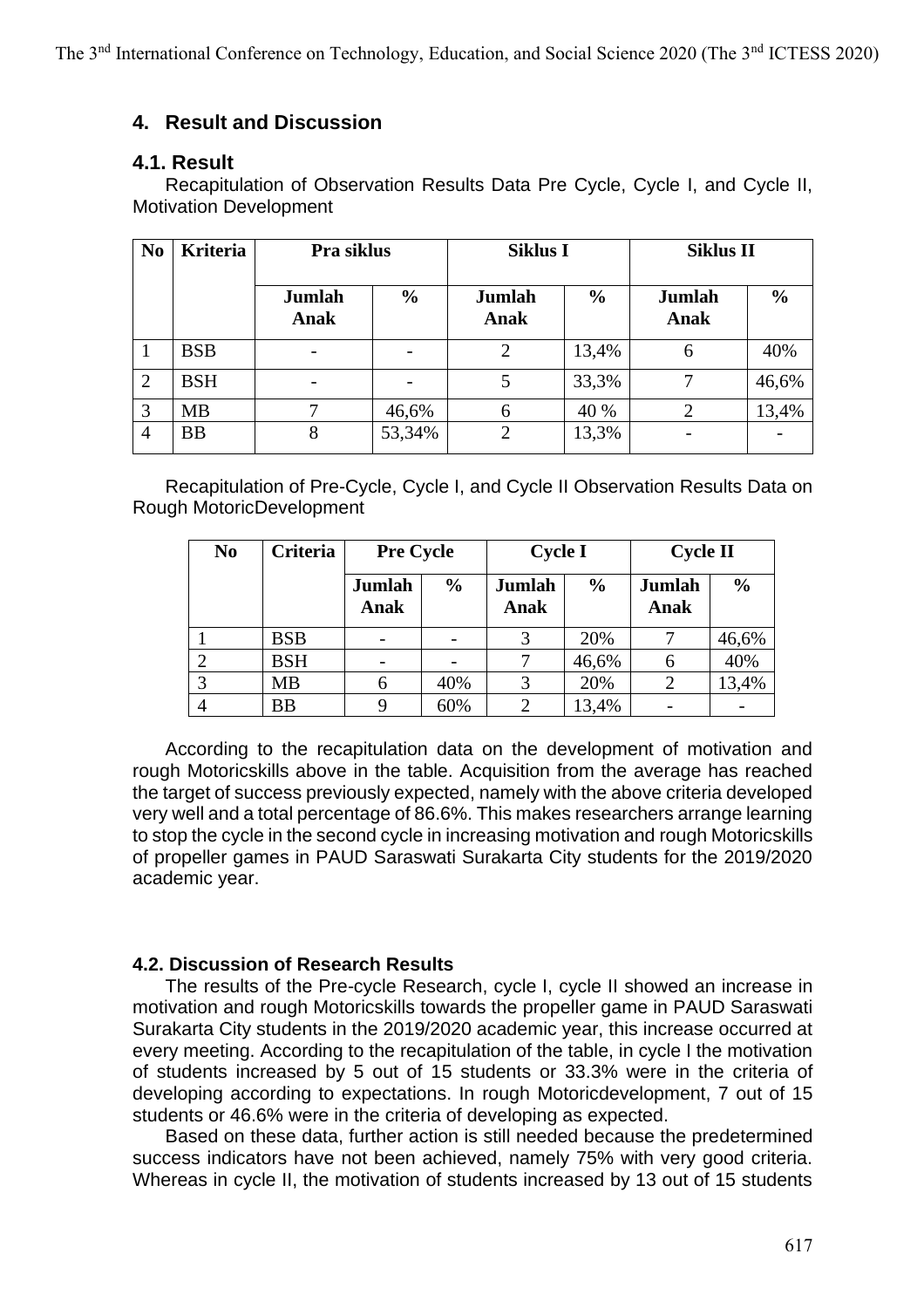or by 86%, which were in the criteria of developing according to expectations and developing very well. In rough Motoricskills, students also experienced an increase as much as 13 out of 15 students were in the criteria of developing according to expectations and developing very well.

From the discussion of these results, it can help students to further explore the abilities that exist in each of them. For students, the propeller game is a form of fun and enjoyable activity. The PAUD students of Saraswati Surakarta City for the 2019/2020 academic year are very excited and enthusiastic about participating in these game activities because these learning and playing activities can generate self-confidence, new ideas and can increase kinesthetic intelligence in students.

## **5. Conclusions and suggestions**

## **Conclusions**

Research using this classroom action research method has the conclusion that the application of the propeller game can increase motivation and rough Motoricskills in PAUD Saraswati Surakarta City students in the 2019/2020 academic year. This is indicated by an increase in the percentage of student learning outcomes in cycle I, motivation and rough Motoricskills have increased by 13 out of 15 students or 86.6% are in the criteria of starting to develop and develop as expected.

Based on these data, further action is still needed because the predetermined success indicators of 75% have not been achieved with the criteria for developing very well. Whereas in cycle II, the motivation and gross motoric skills of students increased by 13 out of 15 students or 86.6% in the criteria of developing according to expectations and developing very well.

## **Suggestions**

Based on the results of classroom action research on increasing children's motivation and gross motor skills through propeller games at PAUD Saraswati Surakarta City for the 2019/2020 academic year, please allow the researcher to provide the following suggestions:

1. The propeller game application is proven to improve the quality of learning in increasing motivation and gross motor skills in students. Therefore, there is a need for application in presenting games to students.

2. Participating students in the learning process is very decisive to produce good quality learning; therefore, teachers as educators will be more innovative and creative in packaging learning activities to foster students' enthusiasm and participation.

## **References**

Aep rohendi. 2017. *Perkembangan Motorik Pengantar teori dan Implikasinya Dalam Belajar*. Bandung: CV. Alfabeta.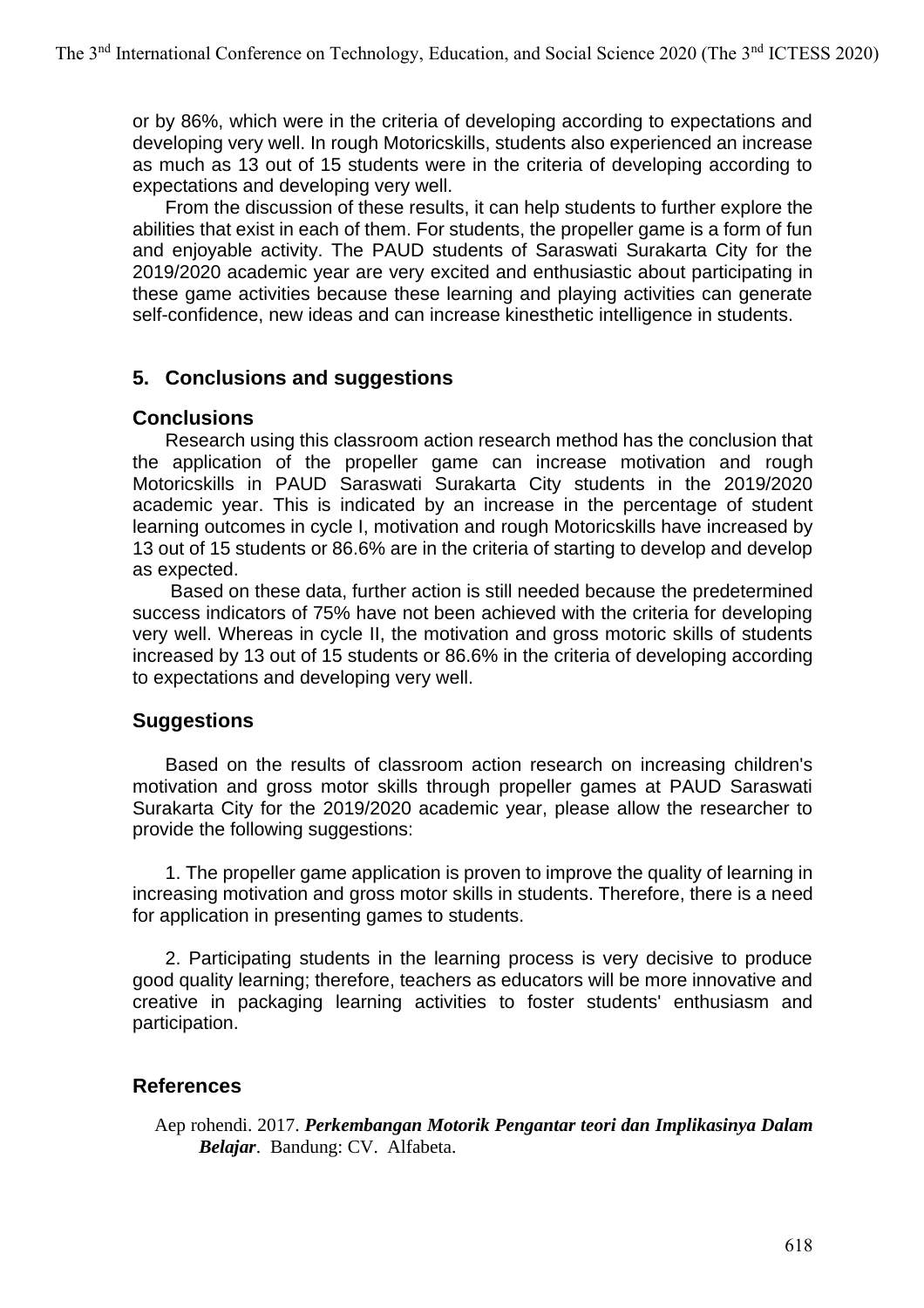- Eliyyil Akbar. 2020. *Metode Belajar Anak Usia Dini*. Jakarta: Kencana Prenada Media Group.
- Erwin Widiasworo. 2019. *19 Kiat Sukses Membangkitkan Motivasi Belajar Peserta Didik*. Jogjakarta: AR-RUZZ MEDIA
- Heri Rahyubi. 2016. *Teori-Teori Belajar dan Aplikasi Pembelajaran Motorik*. Bandung: Nusa Media.
- Hidayah Rahma. 2018.*Upaya Meningkatkan Motorik Kasar anak Usia Dini Melalui Permainan Tradisonal Kelompok B Di RA Al-MUKHLISIN DARMA BAKTI JL. KARYA UJUNG DUSUN 1 HELVETIA*, Jurnal Penelitian: Universitas Islam Negeri Sumatera Utara. Medan. [http://repository.uinsu.ac.id.](http://repository.uinsu.ac.id/) Di unduh tanggal 17 februari 2020.
- Muhammad Fadillah. 2014. *Edutainment Pendidikan Anak Usia Dini menciptakan Pembelajaran menarik, Kreatif, dan Menyenangkan*. Jakarta: Kencana Prenada Media Group.

\_\_\_\_\_\_\_\_\_\_\_\_\_\_\_\_\_. 2017. *Bermain Dan Permainan Anak Usia Dini*. Jakarta: Prenadamedia Group.

- Menteri Pendidikan Nasional Republik Indonesia. 2014. *Permendikbud. No. 137. Tahun 2014*. Jakarta: Kemendiknas.
- Nana Sudjana. 2002. *Dasar-Dasar Proses Belajar Mengajar*. Bandung: PT. Sinar Baru ALGENSINDO.
- Novi Mulyani. 2018. *Perkembangan Dasar Anak Usia Dini*. Yogyakarta: GAVA MEDIA.
- Oka Irmade. 2017. *Efektivitas Penggunaan Edmodo Terhadap Sikap Kemandirian Belajar Mahasiswa PG-Paud Unisri Tahun Akademik 2016/2017*. [https://scholar.google.co.id](https://scholar.google.co.id/) Di unduh tanggal 20 februari 2020.
- Pat Beckley. 2018. *Belajar Pada Anak Usia Dini*. Jakarta: Indeks.
- Putu Indah Lestari dan Elizabeth Prima. 2014. *Implementasi Permainan Anak Tradisional Dalam Upaya Peningkatan motivasi Belajar Anak Usia Dini*, Jurnal Penelitian: Universitas Dhayana Pura: BALI. [https://media.neliti.com](https://media.neliti.com/) Di unduh tanggal 17 februari 2020.

Pramono. 2015. *Bermain & Permainan*. Malang: IKIP MALANG.

- \_\_\_\_\_\_\_\_\_. 2019. *Model Pembelajaran CE21G (Creative, Enjoyable Experience Innovative Game*. Malang: PT Literindo.
- Sardiman. 2018. *Interaksi dan Motivasi Belajar Mengajar*. Depok: PT RajaGrafindo Persada.